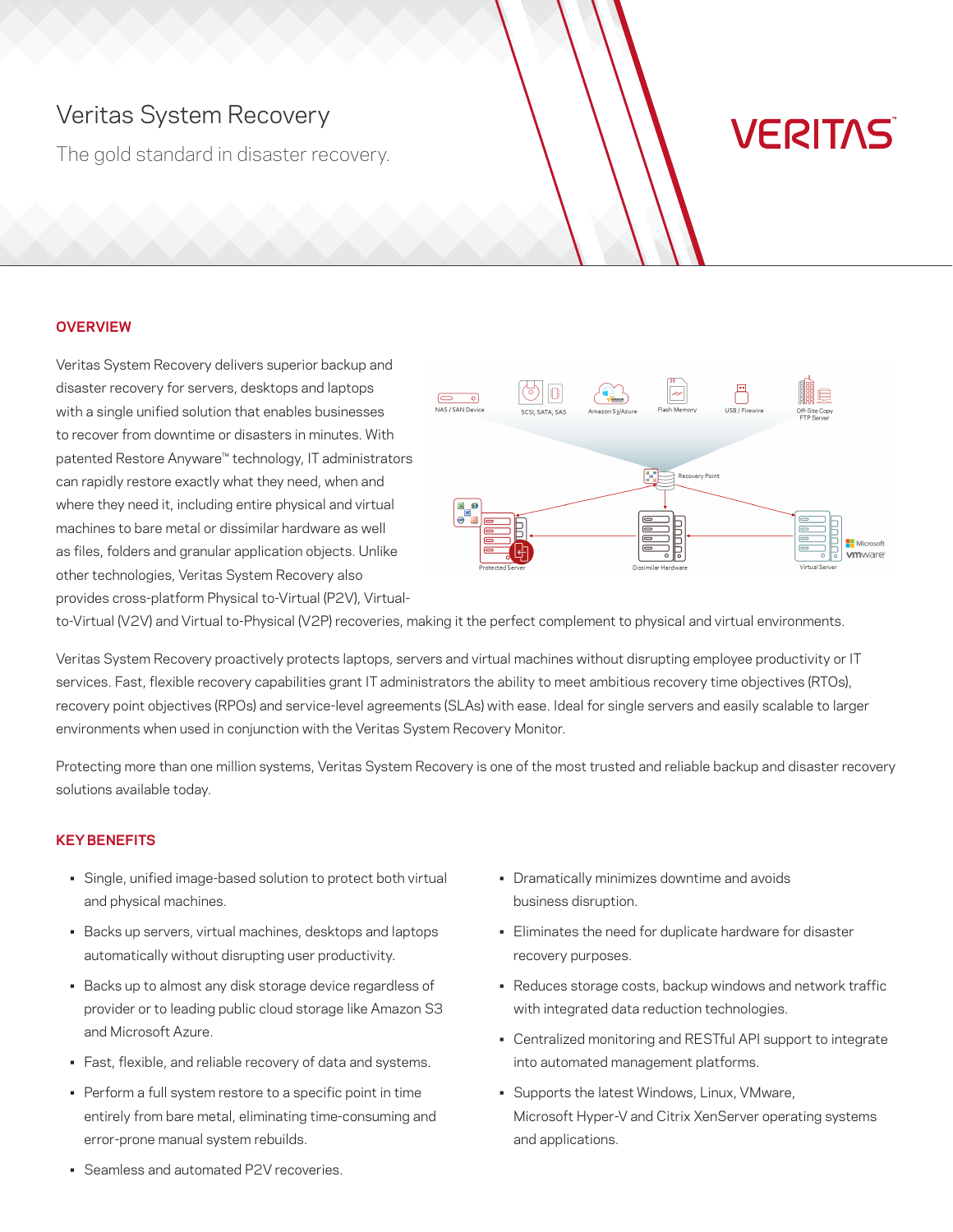#### **POWERFUL, FLEXIBLE AND TRUSTED RESTORE OPTIONS**

- Patented Restore Anyware technology quickly restores entire physical and virtual systems from local or off-site destinations in minutes, even to bare metal, dissimilar hardware, remote locations or virtual environments.
- Restores files and folders while providing the ability to search multiple recovery points at the same time.
- Rapidly recovers granular Microsoft Exchange objects including mailboxes, folders, individual messages or attachments in seconds from a single-pass backup.
- Off-site copy functionality automatically copies recovery points to Amazon S3 storage, Microsoft Azure storage, external drives, network shares or even remote FTP servers.
- Patented LightsOut Restore technology allows admins to easily recover a system from a remote location without physically visiting the system.
- Fully customizable Veritas Recovery Disk automatically detects hardware and loads appropriate drivers to boot the system, resulting in faster recoveries.
- Hot imaging allows restore to different hardware platforms on the fly and breaks the barrier of incompatible storage controllers and hardware abstraction layers.
- Creates an all-in-one backup and recovery USB device to rapidly boot and recover any system.
- Rapid creation of 32-bit and 64-bit recovery disks.
- Backup and recovery of Advanced Disk Format (4K).
- Option to create universal recovery disk on USB media to recover BIOS and EFI systems.

#### **ADVANCED VIRTUALIZATION CAPABILITIES**

- Integrates with VMware Application Programming Interfaces (APIs) for Data Protection (VADP) and Microsoft Volume Shadow Copy Service (VSS).
- Seamless and automated P2V recoveries through an easy-to- use wizard-driven interface.
- Enables flexible recovery by converting physical recovery points into VMware virtual disk files (VMDK) or Hyper-V virtual hard disk files (VHD/VHDX).
- Simplifies testing and migrations: perform preflight testing of patches, application installations, configuration changes or driver updates in a virtual environment before applying changes to production systems.
- Protects all virtual machines on a single hypervisor system with a single license of Veritas System Recovery Virtual Edition.

#### **ADVANCED BACKUP SCHEDULING AND AES SECURITY**

- Simple scheduling of physical recovery point conversions to virtual systems (P2V).
- Schedules backups to run automatically, including event-triggered backups, based on the parameters the administrator specifies, without disrupting user or employee productivity.
- Captures a backup of a system in a pre-boot state, without having to install any software on the system, using cold imaging technology.
- Captures and protects the entire system, including the operating system, applications, databases, all files, device drivers, profiles, settings and registry or individual files and folders in one easy-to-manage recovery point.
- Ability to back up selective files and folders on a separate schedule than a full system backup.
- Saves recovery points to almost any disk storage device, including direct-attached storage; USB and FireWire drives and network storage; network-attached storage (NAS) and storage area network (SAN) devices and optical devices.
- Built-in AES software encryption of backups both in flight and at rest ensures the security of critical business data.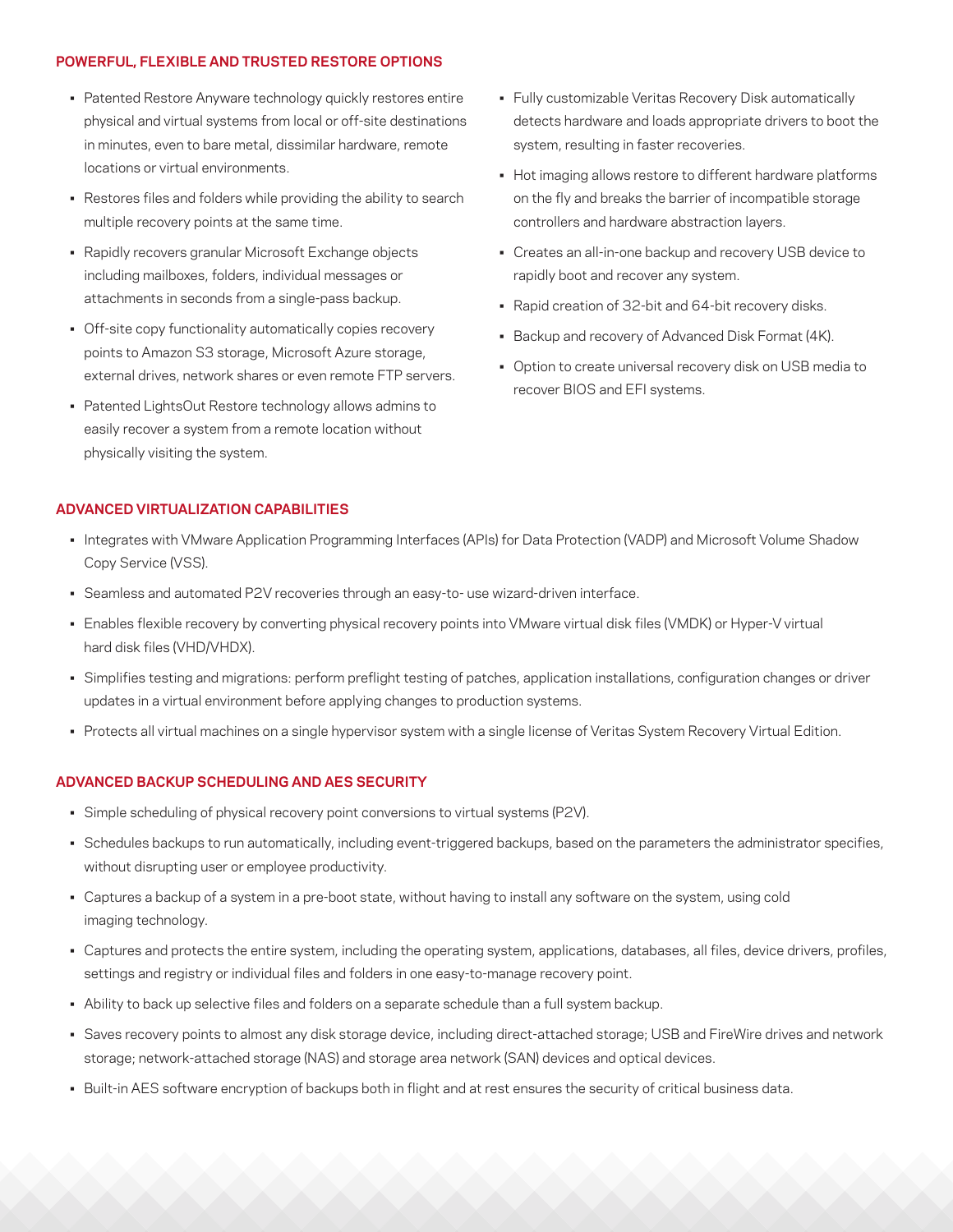#### **STORAGE EFFICIENCY**

Increase the speed of backup jobs and reduce data backup storage with integrated SmartSector™ and compression technologies. SmartSector technology speeds up the backup process by copying only the hard disk sectors that contain data, while compression technology reduces the size of the backup file by storing the same amount of data in fewer bits.

#### **SCALABLE, CENTRALIZED MANAGEMENT AND MONITORING, INCLUDED AT NO ADDITIONAL CHARGE**

The Veritas System Recovery Monitor helps you determine the backup protection status of up to 1,000 remote systems that are under the protection of Veritas System Recovery from a single, consolidated view. Monitoring the environment status ensures you can recover lost data and identify protection gaps, helping to prevent downtime.

- Monitors the current protection status of all managed systems with the at-a-glance consolidated Home Page view.
- Centrally monitors and manages Veritas System Recovery clients across your organization.
- Supports up to 1,000 System Recovery clients.

#### **FLEXIBLE, POWERFUL REPORTS**

Simplifies the tracking of an environment with powerful preset reports. Allows users to easily view past, current and scheduled backup and recovery jobs across all sites. Exports reports to .csv, .html, Microsoft Excel spreadsheet, PDF or .xml formats for easy distribution.

# **PROVEN, TRUSTED AND RELIABLE**

Veritas System Recovery protects more than one million systems in over 40 countries and is backed by a wealth of industry awards for best high availability/disaster recovery solution. It's this winning combination that makes Veritas System Recovery the gold standard in disaster recovery.

The Veritas System Recovery portfolio includes the following editions:

- Veritas System Recovery Desktop Edition
- Veritas System Recovery Small Business Server Edition
- Veritas System Recovery Server Edition
- Veritas System Recovery Virtual Edition
- Veritas System Recovery Linux Edition